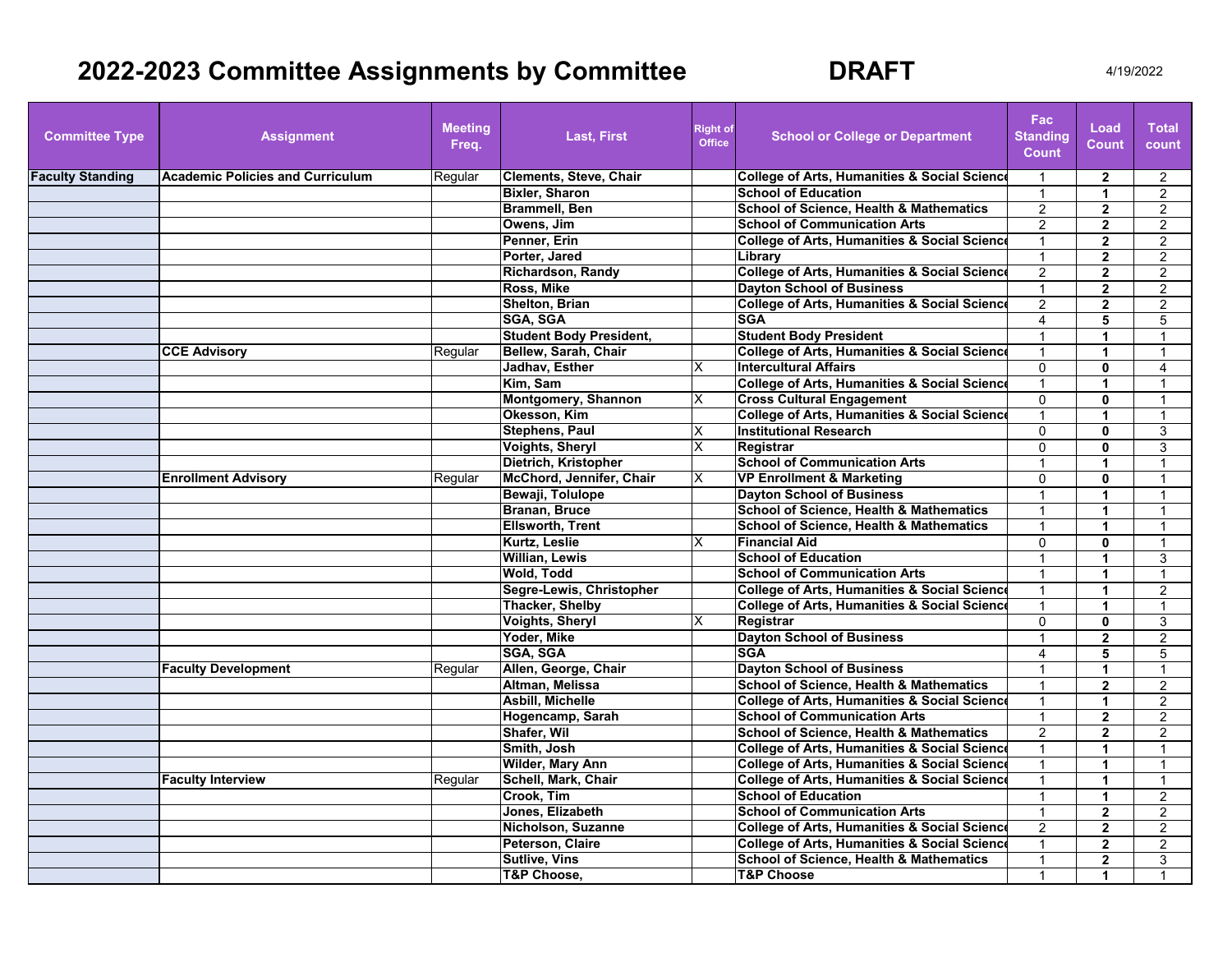## **2022-2023 Committee Assignments by Committee BRAFT** 4/19/2022

| <b>Committee Type</b>   | <b>Assignment</b>                              | <b>Meeting</b><br>Freq. | <b>Last, First</b>            | <b>Right of</b><br><b>Office</b> | <b>School or College or Department</b>                  | Fac:<br><b>Standing</b><br><b>Count</b> | Load<br>Count        | <b>Total</b><br>count |
|-------------------------|------------------------------------------------|-------------------------|-------------------------------|----------------------------------|---------------------------------------------------------|-----------------------------------------|----------------------|-----------------------|
| <b>Faculty Standing</b> | <b>Intercultural Development and Awareness</b> | Regular                 | Rivera-Vargas, Adriana, Chair |                                  | <b>College of Arts, Humanities &amp; Social Science</b> | $\mathbf{1}$                            | 1                    | 2                     |
|                         |                                                |                         | Bessin, Amy                   | X                                | Library                                                 | $\Omega$                                | $\blacktriangleleft$ | 3                     |
|                         |                                                |                         | <b>Broady, Christel</b>       |                                  | <b>School of Education</b>                              | 1                                       | 1                    |                       |
|                         |                                                |                         | Engelhardt, Ethan             |                                  | <b>College of Arts, Humanities &amp; Social Science</b> | 1                                       | $\overline{2}$       | $\overline{2}$        |
|                         |                                                |                         | Hull, Brian                   |                                  | <b>College of Arts, Humanities &amp; Social Science</b> | $\overline{1}$                          | 1                    | $\mathbf{1}$          |
|                         |                                                |                         | <b>Rhodes, Allie</b>          |                                  | <b>School of Education</b>                              |                                         | 1                    | 2                     |
|                         |                                                |                         | <b>Wilbanks, Cathrin</b>      |                                  | <b>College of Arts, Humanities &amp; Social Science</b> | $\overline{1}$                          | $\blacktriangleleft$ | $\overline{1}$        |
|                         |                                                |                         | <b>SGA, SIP</b>               |                                  | <b>SIP</b>                                              | $\mathbf{1}$                            | $\blacktriangleleft$ | $\mathbf{1}$          |
|                         | <b>Liberal Arts Council</b>                    | Regular                 | Strait, Dan, Chair            | X                                | <b>College of Arts, Humanities &amp; Social Science</b> | $\Omega$                                | $\overline{2}$       | 4                     |
|                         |                                                |                         | <b>Barker, Keith</b>          |                                  | <b>College of Arts, Humanities &amp; Social Science</b> | $\mathbf{1}$                            | 1                    | $\mathbf{1}$          |
|                         |                                                |                         | Bessin, Amy                   | X                                | Library                                                 | $\Omega$                                | 1                    | 3                     |
|                         |                                                |                         | Brockman, Kim                 |                                  | <b>School of Education</b>                              | $\overline{1}$                          | 1                    | $\overline{2}$        |
|                         |                                                |                         | Graves, Alesha                |                                  | <b>Dayton School of Business</b>                        | $\overline{1}$                          | $\mathbf{z}$         | $\overline{2}$        |
|                         |                                                |                         | <b>Jadhav. Esther</b>         | X                                | <b>Intercultural Affairs</b>                            | $\Omega$                                | $\bf{0}$             | 4                     |
|                         |                                                |                         | Nicholson, Suzanne            |                                  | <b>College of Arts, Humanities &amp; Social Scienc</b>  | $\overline{2}$                          | $\mathbf{2}$         | $\overline{c}$        |
|                         |                                                |                         | <b>Richardson, Randy</b>      |                                  | <b>College of Arts, Humanities &amp; Social Science</b> | $\overline{2}$                          | $\overline{2}$       | $\overline{c}$        |
|                         |                                                |                         | Shelton, Brian                |                                  | <b>College of Arts, Humanities &amp; Social Science</b> | 2                                       | $\overline{2}$       | $\overline{2}$        |
|                         |                                                |                         | Vaughan, Joy                  |                                  | <b>College of Arts, Humanities &amp; Social Science</b> | $\overline{1}$                          | 1                    | $\mathbf{1}$          |
|                         |                                                |                         | Weaver-Seitz, Megan           |                                  | <b>School of Communication Arts</b>                     | $\overline{1}$                          | $\mathbf 1$          | $\mathbf{1}$          |
|                         | <b>Student Community and Safety</b>            | Regular                 | Worthen, Brittany, Chair      |                                  | <b>School of Education</b>                              | $\mathbf{1}$                            | 1                    | $\overline{2}$        |
|                         |                                                |                         | Hornbeak, Heather             |                                  | <b>School of Communication Arts</b>                     | 1                                       | 1                    | $\mathbf 1$           |
|                         |                                                |                         | Lee. Duk                      |                                  | <b>School of Science. Health &amp; Mathematics</b>      | $\overline{1}$                          | $\blacktriangleleft$ | $\overline{1}$        |
|                         |                                                |                         | <b>Miller, Nathan</b>         |                                  | <b>College of Arts, Humanities &amp; Social Science</b> | $\overline{1}$                          | 1                    | $\mathbf 1$           |
|                         |                                                |                         | Shafer, Wil                   |                                  | <b>School of Science, Health &amp; Mathematics</b>      | 2                                       | $\overline{2}$       | $\overline{2}$        |
|                         |                                                |                         | SGA, SGA                      |                                  | <b>SGA</b>                                              | $\overline{\mathbf{4}}$                 | 5                    | 5                     |
|                         | <b>Technology in Teaching and Learning</b>     | Regular                 | Jones, Lisa, Chair            |                                  | (blank) School of Communication Arts                    | $\overline{1}$                          | $\blacktriangleleft$ | $\overline{1}$        |
|                         |                                                |                         | <b>Blair, Barry</b>           |                                  | <b>School of Communication Arts</b>                     | 1                                       | $\mathbf{2}$         | 2                     |
|                         |                                                |                         | Cook, Rick                    | X                                | <b>ITS</b>                                              | $\Omega$                                | $\mathbf{0}$         |                       |
|                         |                                                |                         | Dupree, Paul                  | X                                | <b>ITS</b>                                              | $\mathbf 0$                             | O                    | $\overline{c}$        |
|                         |                                                |                         | Gobin, Chuck                  | х                                | <b>College of Arts, Humanities &amp; Social Science</b> | $\mathbf 1$                             | 1                    | $\overline{2}$        |
|                         |                                                |                         | Hamilton, Barbara             |                                  | <b>School of Education</b>                              |                                         | 1                    | $\overline{2}$        |
|                         |                                                |                         | <b>Ruffner, Marvin</b>        |                                  | <b>School of Science, Health &amp; Mathematics</b>      | $\mathbf 1$                             | $\blacktriangleleft$ | $\overline{2}$        |
|                         |                                                |                         | Salley, Katrina               |                                  | Library                                                 | $\mathbf{1}$                            | $\mathbf{1}$         | $\mathbf{1}$          |
|                         |                                                |                         | <b>Whitaker, David</b>        |                                  | <b>School of Communication Arts</b>                     | $\overline{1}$                          | 1                    | $\mathbf{1}$          |
|                         |                                                |                         | <b>Manager, Service Desk</b>  |                                  | Library                                                 | $\mathbf{1}$                            | $\blacktriangleleft$ | $\mathbf{1}$          |
|                         |                                                |                         | SGA, SGA                      |                                  | <b>SGA</b>                                              | 4                                       | 5                    | 5                     |
|                         | <b>Tenure and Promotion</b>                    | Regular                 | Gobin, Chuck, Chair           |                                  | <b>College of Arts, Humanities &amp; Social Science</b> | $\mathbf{1}$                            | $\blacktriangleleft$ | $\overline{2}$        |
|                         |                                                |                         | Anderson, Kevin               |                                  | <b>College of Arts, Humanities &amp; Social Science</b> | $\overline{1}$                          | 1                    | $\mathbf{1}$          |
|                         |                                                |                         | <b>Brammell, Ben</b>          |                                  | <b>School of Science. Health &amp; Mathematics</b>      | 2                                       | $\overline{2}$       | $\overline{2}$        |
|                         |                                                |                         | Owens, Jim                    |                                  | <b>School of Communication Arts</b>                     | $\overline{2}$                          | $\overline{2}$       | 2                     |
|                         |                                                |                         | <b>Park Smith, Margaret</b>   |                                  | <b>College of Arts, Humanities &amp; Social Science</b> | $\overline{1}$                          | $\overline{2}$       | $\overline{2}$        |
|                         |                                                |                         | <b>Wooster, Timothy</b>       | X                                | Provost                                                 | $\mathbf 0$                             | $\mathbf{0}$         | $\overline{2}$        |
|                         |                                                |                         | Roller, Towanna               |                                  | <b>School of Science, Health &amp; Mathematics</b>      | $\overline{1}$                          | 1                    | $\overline{2}$        |
|                         |                                                |                         | Swartz, David                 |                                  | <b>College of Arts, Humanities &amp; Social Science</b> | $\overline{1}$                          | 1                    | $\overline{2}$        |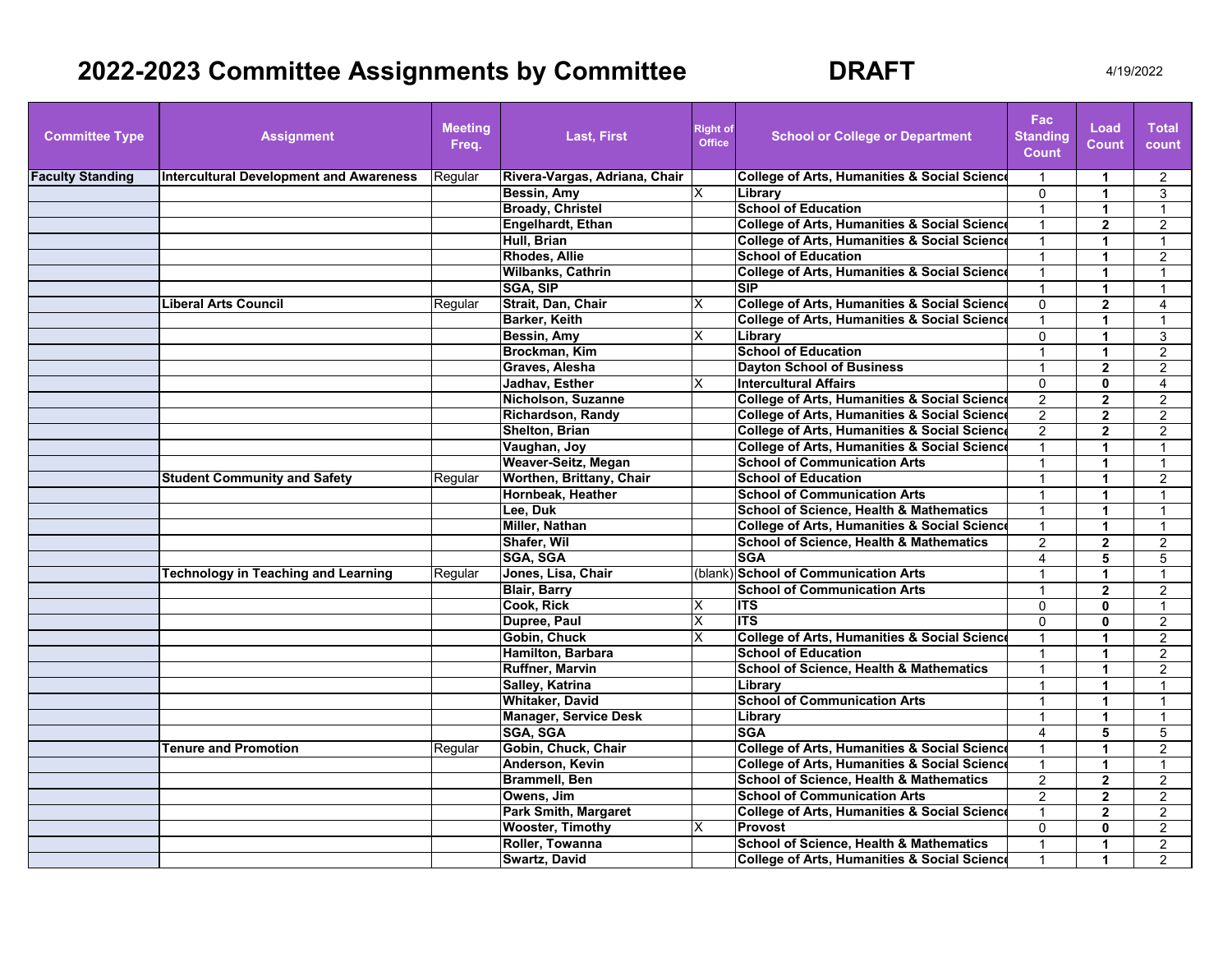## **2022-2023 Committee Assignments by Committee 6 6 6 6 6 6 6 6 7 4/19/2022**

| <b>Committee Type</b>  | <b>Assignment</b>                       | <b>Meeting</b><br>Freq. | <b>Last, First</b>                | <b>Right of</b><br><b>Office</b> | <b>School or College or Department</b>                  | Fac<br><b>Standing</b><br><b>Count</b> | Load<br><b>Count</b> | <b>Total</b><br>count |
|------------------------|-----------------------------------------|-------------------------|-----------------------------------|----------------------------------|---------------------------------------------------------|----------------------------------------|----------------------|-----------------------|
| <b>Special Purpose</b> | <b>Athletic Advisory</b>                | Regular                 | Walsh, Emily, Chair               |                                  | <b>Dayton School of Business</b>                        | $\mathbf 0$                            | -1                   | $\overline{2}$        |
|                        |                                         |                         | <b>Engelhardt, Ethan</b>          |                                  | <b>College of Arts, Humanities &amp; Social Science</b> | $\overline{1}$                         | $\overline{2}$       | $\overline{2}$        |
|                        |                                         |                         | Kane, Mike                        |                                  | <b>Dayton School of Business</b>                        | $\Omega$                               | 1                    | 1                     |
|                        |                                         |                         | <b>Manieri, Richard</b>           |                                  | <b>School of Communication Arts</b>                     | $\Omega$                               | $\overline{2}$       | $\overline{2}$        |
|                        |                                         |                         | Smith, Michelle                   |                                  | <b>Dayton School of Business</b>                        | $\mathbf 0$                            | 1                    | $\mathbf 1$           |
|                        |                                         |                         | <b>Sutlive, Vins</b>              |                                  | <b>School of Science, Health &amp; Mathematics</b>      |                                        | $\overline{2}$       | 3                     |
|                        | <b>Honors Program Advisory</b>          | Regular                 | Nesselroade, Paul, Chair          | $\times$                         | College of Arts, Humanities & Social Science            | $\mathbf{0}$                           | 1                    | 2                     |
|                        |                                         |                         | Altman, Melissa                   |                                  | <b>School of Science. Health &amp; Mathematics</b>      | $\overline{1}$                         | $\overline{2}$       | $\overline{2}$        |
|                        |                                         |                         | <b>Blair, Barry</b>               |                                  | <b>School of Communication Arts</b>                     | $\overline{1}$                         | $\mathbf{2}$         | $\overline{2}$        |
|                        |                                         |                         | <b>Burnett, Julianne</b>          |                                  | <b>College of Arts, Humanities &amp; Social Science</b> | $\mathbf{0}$                           | $\mathbf{2}$         | $\overline{2}$        |
|                        |                                         |                         | <b>Clements, Steve</b>            |                                  | <b>College of Arts, Humanities &amp; Social Science</b> | $\overline{1}$                         | $\overline{2}$       | 2                     |
|                        |                                         |                         | Graves, Alesha                    |                                  | <b>Davton School of Business</b>                        |                                        | $\mathbf{2}$         | $\overline{2}$        |
|                        |                                         |                         | Groves, Bethany                   |                                  | Library                                                 | $\Omega$                               | 1                    |                       |
|                        |                                         |                         | Strait, Dan                       |                                  | <b>College of Arts, Humanities &amp; Social Science</b> | $\mathbf 0$                            | $\overline{2}$       | $\overline{4}$        |
|                        | <b>Institutional Effectiveness</b>      | Regular                 | <b>Stephens, Paul, Chair</b>      | $\times$                         | <b>Institutional Research</b>                           | $\Omega$                               | 0                    | 3                     |
|                        |                                         |                         | Descoteaux, Bonnie                |                                  | <b>College of Arts, Humanities &amp; Social Science</b> | $\mathbf{0}$                           | 1                    | $\overline{2}$        |
|                        |                                         |                         | Holcomb, Gay                      |                                  | <b>College of Arts, Humanities &amp; Social Science</b> | $\mathbf 0$                            | $\blacktriangleleft$ | $\mathbf{1}$          |
|                        |                                         |                         | Porter, Jared                     |                                  | Library                                                 | $\mathbf{1}$                           | $\overline{2}$       | $\overline{2}$        |
|                        |                                         |                         | <b>Walther, Laura</b>             |                                  | <b>School of Science, Health &amp; Mathematics</b>      | $\Omega$                               | 1                    | $\overline{2}$        |
|                        |                                         |                         | Dean. Johnie                      |                                  | Provost                                                 | $\Omega$                               | 1                    | $\mathbf{1}$          |
|                        | <b>Institutional Review Board (IRB)</b> |                         | As Needed Asbill, Michelle, Chair |                                  | <b>College of Arts, Humanities &amp; Social Science</b> |                                        |                      | 2                     |
|                        |                                         |                         | <b>Descoteaux, Bonnie</b>         |                                  | <b>College of Arts, Humanities &amp; Social Science</b> | $\Omega$                               |                      | $\overline{2}$        |
|                        |                                         |                         | <b>Willian, Lewis</b>             |                                  | <b>School of Education</b>                              | $\overline{1}$                         | 1                    | 3                     |
|                        |                                         |                         | <b>Ruffner, Marvin</b>            |                                  | <b>School of Science. Health &amp; Mathematics</b>      | $\mathbf 1$                            | 1                    | $\overline{2}$        |
|                        | <b>Presidential Advisory</b>            | Regular                 | <b>Stephens, Paul, Chair</b>      | $\times$                         | <b>Institutional Research</b>                           | $\Omega$                               | $\mathbf{0}$         | 3                     |
|                        |                                         |                         | Andrews, Benjamin                 | $\times$                         | <b>Athletics</b>                                        | $\mathbf 0$                            | $\mathbf{0}$         | $\mathbf{1}$          |
|                        |                                         |                         | Dupree, Paul                      | $\mathsf{x}$                     | <b>ITS</b>                                              | $\mathbf{0}$                           | $\mathbf{0}$         | 2                     |
|                        |                                         |                         | Jadhav, Esther                    | $\times$                         | <b>Intercultural Affairs</b>                            | $\mathbf{0}$                           | $\mathbf{0}$         | 4                     |
|                        |                                         |                         | <b>Jarrard, Larry</b>             | $\mathsf{X}$                     | <b>Advancement</b>                                      | $\Omega$                               | $\mathbf{0}$         |                       |
|                        |                                         |                         | Jones, Elizabeth                  |                                  | <b>School of Communication Arts</b>                     |                                        | $\overline{2}$       | $\overline{2}$        |
|                        |                                         |                         | Kratzer, Michelle                 | X                                | <b>Catalyst Center</b>                                  | $\Omega$                               | $\mathbf{0}$         | 1                     |
|                        |                                         |                         | McGee, Greg                       | $\times$                         | <b>Human Resources</b>                                  | $\mathbf{0}$                           | $\mathbf{0}$         | $\mathbf{1}$          |
|                        |                                         |                         | <b>Riel, David</b>                |                                  | <b>School of Education</b>                              | $\mathbf 0$                            | $\blacktriangleleft$ | $\overline{2}$        |
|                        |                                         |                         | <b>Snyder, Daniel</b>             | $\times$                         | <b>Custodial</b>                                        | $\mathbf{0}$                           | $\mathbf{0}$         | $\mathbf{1}$          |
|                        |                                         |                         | Voights, Sheryl                   | $\times$                         | Registrar                                               | $\mathbf{0}$                           | $\mathbf{0}$         | 3                     |
|                        |                                         |                         | Weaver-Swartz, Lisa               |                                  | <b>College of Arts, Humanities &amp; Social Science</b> | $\mathbf{0}$                           | $\overline{2}$       | $\overline{2}$        |
|                        |                                         |                         | Yoder. Mike                       |                                  | <b>Davton School of Business</b>                        | $\overline{1}$                         | $\mathbf{2}$         | $\overline{2}$        |
|                        | <b>SEARCH Advisory</b>                  | Regular                 | Campbell, Tim, Chair              |                                  | Provost                                                 | $\Omega$                               |                      |                       |
|                        |                                         |                         | Bessin, Amy                       |                                  | Library                                                 | $\mathbf 0$                            | 1                    | 3                     |
|                        |                                         |                         | <b>Burnett, Julianne</b>          |                                  | <b>College of Arts, Humanities &amp; Social Science</b> | $\mathbf{0}$                           | $\overline{2}$       | $\overline{2}$        |
|                        |                                         |                         | Manieri, Richard                  |                                  | <b>School of Communication Arts</b>                     | $\Omega$                               | $\overline{2}$       | $\overline{2}$        |
|                        |                                         |                         | <b>Park Smith, Margaret</b>       |                                  | <b>College of Arts, Humanities &amp; Social Science</b> | $\overline{1}$                         | $\overline{2}$       | $\overline{2}$        |
|                        |                                         |                         | Ross, Mike                        |                                  | <b>Dayton School of Business</b>                        | $\overline{1}$                         | $\overline{2}$       | 2                     |
|                        |                                         |                         | Weaver-Swartz, Lisa               |                                  | College of Arts, Humanities & Social Science            | $\mathbf{0}$                           | $\overline{2}$       | 2                     |